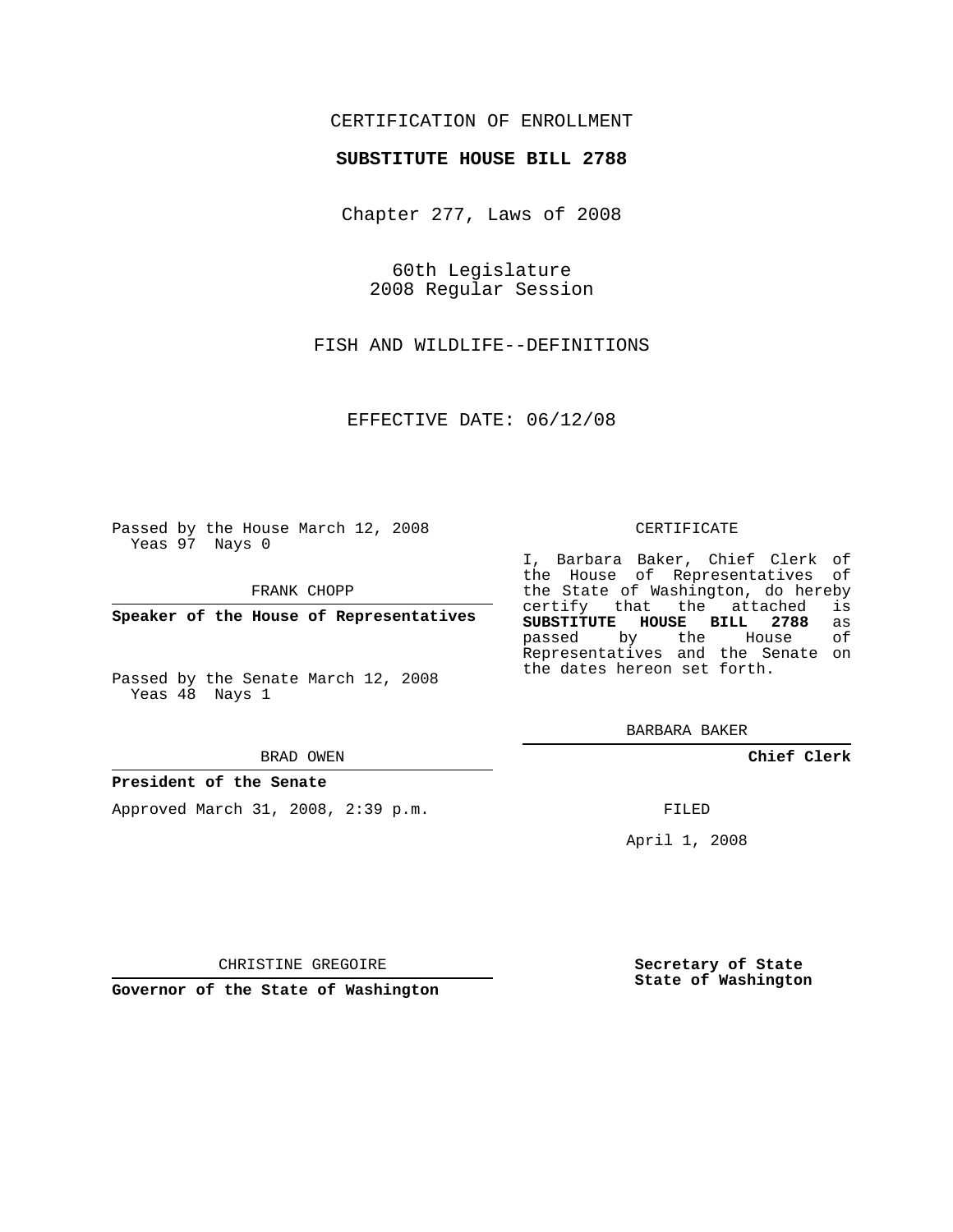# **SUBSTITUTE HOUSE BILL 2788** \_\_\_\_\_\_\_\_\_\_\_\_\_\_\_\_\_\_\_\_\_\_\_\_\_\_\_\_\_\_\_\_\_\_\_\_\_\_\_\_\_\_\_\_\_

\_\_\_\_\_\_\_\_\_\_\_\_\_\_\_\_\_\_\_\_\_\_\_\_\_\_\_\_\_\_\_\_\_\_\_\_\_\_\_\_\_\_\_\_\_

### AS AMENDED BY THE SENATE

Passed Legislature - 2008 Regular Session

## **State of Washington 60th Legislature 2008 Regular Session**

**By** House Agriculture & Natural Resources (originally sponsored by Blake, Orcutt, Kretz, Nelson, Grant, Williams, Eickmeyer, Linville, and McCoy)

READ FIRST TIME 02/05/08.

1 AN ACT Relating to the organization of definitions in Title 77 RCW; 2 reenacting and amending RCW 77.08.010; and creating a new section.

3 BE IT ENACTED BY THE LEGISLATURE OF THE STATE OF WASHINGTON:

 4 NEW SECTION. **Sec. 1.** The code reviser is directed to put the 5 defined terms in RCW 77.08.010 in alphabetical order.

 6 **Sec. 2.** RCW 77.08.010 and 2007 c 350 s 2 and 2007 c 254 s 1 are 7 each reenacted and amended to read as follows:

8 ((As used in)) The definitions in this section apply throughout 9 this title or rules adopted under this title( $(\tau)$ ) unless the context 10 clearly requires otherwise( $(+)$ ).

11 (1) "Director" means the director of fish and wildlife.

12 (2) "Department" means the department of fish and wildlife.

13 (3) "Commission" means the state fish and wildlife commission.

 (4) "Person" means and includes an individual; a corporation; a public or private entity or organization; a local, state, or federal agency; all business organizations, including corporations and partnerships; or a group of two or more individuals acting with a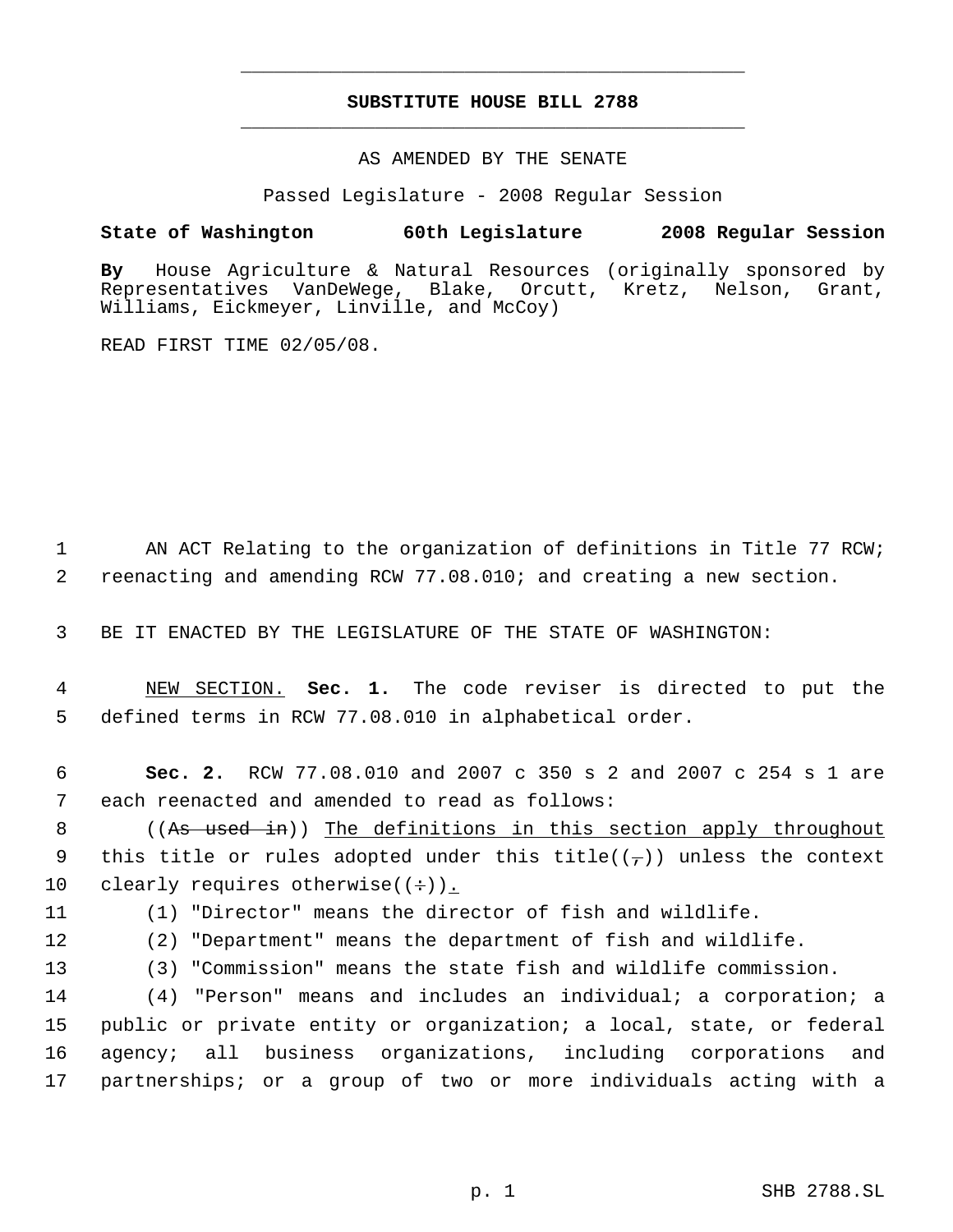common purpose whether acting in an individual, representative, or official capacity.

 (5) "Fish and wildlife officer" means a person appointed and commissioned by the director, with authority to enforce this title and rules adopted pursuant to this title, and other statutes as prescribed by the legislature. Fish and wildlife officer includes a person commissioned before June 11, 1998, as a wildlife agent or a fisheries patrol officer.

 (6) "Ex officio fish and wildlife officer" means a commissioned officer of a municipal, county, state, or federal agency having as its primary function the enforcement of criminal laws in general, while the officer is in the appropriate jurisdiction. The term "ex officio fish and wildlife officer" includes special agents of the national marine fisheries service, state parks commissioned officers, United States fish and wildlife special agents, department of natural resources enforcement officers, and United States forest service officers, while the agents and officers are within their respective jurisdictions.

 (7) "To hunt" and its derivatives means an effort to kill, injure, capture, or harass a wild animal or wild bird.

 (8) "To trap" and its derivatives means a method of hunting using devices to capture wild animals or wild birds.

 (9) "To fish," "to harvest," and "to take," and their derivatives means an effort to kill, injure, harass, or catch a fish or shellfish.

 (10) "Open season" means those times, manners of taking, and places or waters established by rule of the commission for the lawful hunting, fishing, taking, or possession of game animals, game birds, game fish, food fish, or shellfish that conform to the special restrictions or physical descriptions established by rule of the commission or that have otherwise been deemed legal to hunt, fish, take, harvest, or possess by rule of the commission. "Open season" includes the first and last days of the established time.

 (11) "Closed season" means all times, manners of taking, and places or waters other than those established by rule of the commission as an open season. "Closed season" also means all hunting, fishing, taking, or possession of game animals, game birds, game fish, food fish, or shellfish that do not conform to the special restrictions or physical descriptions established by rule of the commission as an open season or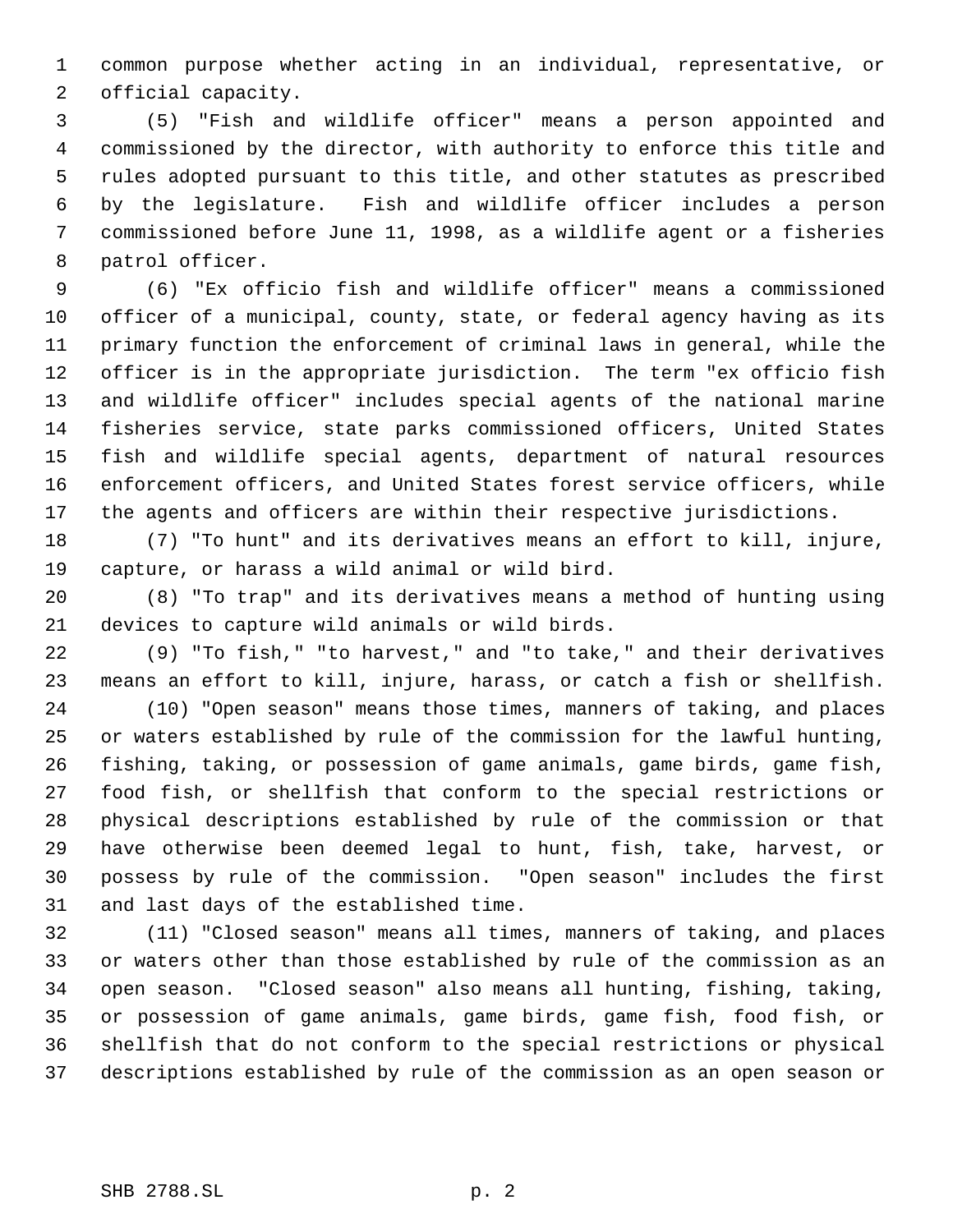that have not otherwise been deemed legal to hunt, fish, take, harvest, or possess by rule of the commission as an open season.

 (12) "Closed area" means a place where the hunting of some or all species of wild animals or wild birds is prohibited.

 (13) "Closed waters" means all or part of a lake, river, stream, or other body of water, where fishing or harvesting is prohibited.

 (14) "Game reserve" means a closed area where hunting for all wild animals and wild birds is prohibited.

 (15) "Bag limit" means the maximum number of game animals, game birds, or game fish which may be taken, caught, killed, or possessed by a person, as specified by rule of the commission for a particular period of time, or as to size, sex, or species.

 (16) "Wildlife" means all species of the animal kingdom whose members exist in Washington in a wild state. This includes but is not limited to mammals, birds, reptiles, amphibians, fish, and invertebrates. The term "wildlife" does not include feral domestic mammals, old world rats and mice of the family Muridae of the order Rodentia, or those fish, shellfish, and marine invertebrates classified as food fish or shellfish by the director. The term "wildlife" includes all stages of development and the bodily parts of wildlife members.

 (17) "Wild animals" means those species of the class Mammalia whose members exist in Washington in a wild state and the species Rana catesbeiana (bullfrog). The term "wild animal" does not include feral domestic mammals or old world rats and mice of the family Muridae of the order Rodentia.

 (18) "Wild birds" means those species of the class Aves whose members exist in Washington in a wild state.

 (19) "Protected wildlife" means wildlife designated by the commission that shall not be hunted or fished.

 (20) "Endangered species" means wildlife designated by the commission as seriously threatened with extinction.

 (21) "Game animals" means wild animals that shall not be hunted except as authorized by the commission.

 (22) "Fur-bearing animals" means game animals that shall not be trapped except as authorized by the commission.

 (23) "Game birds" means wild birds that shall not be hunted except as authorized by the commission.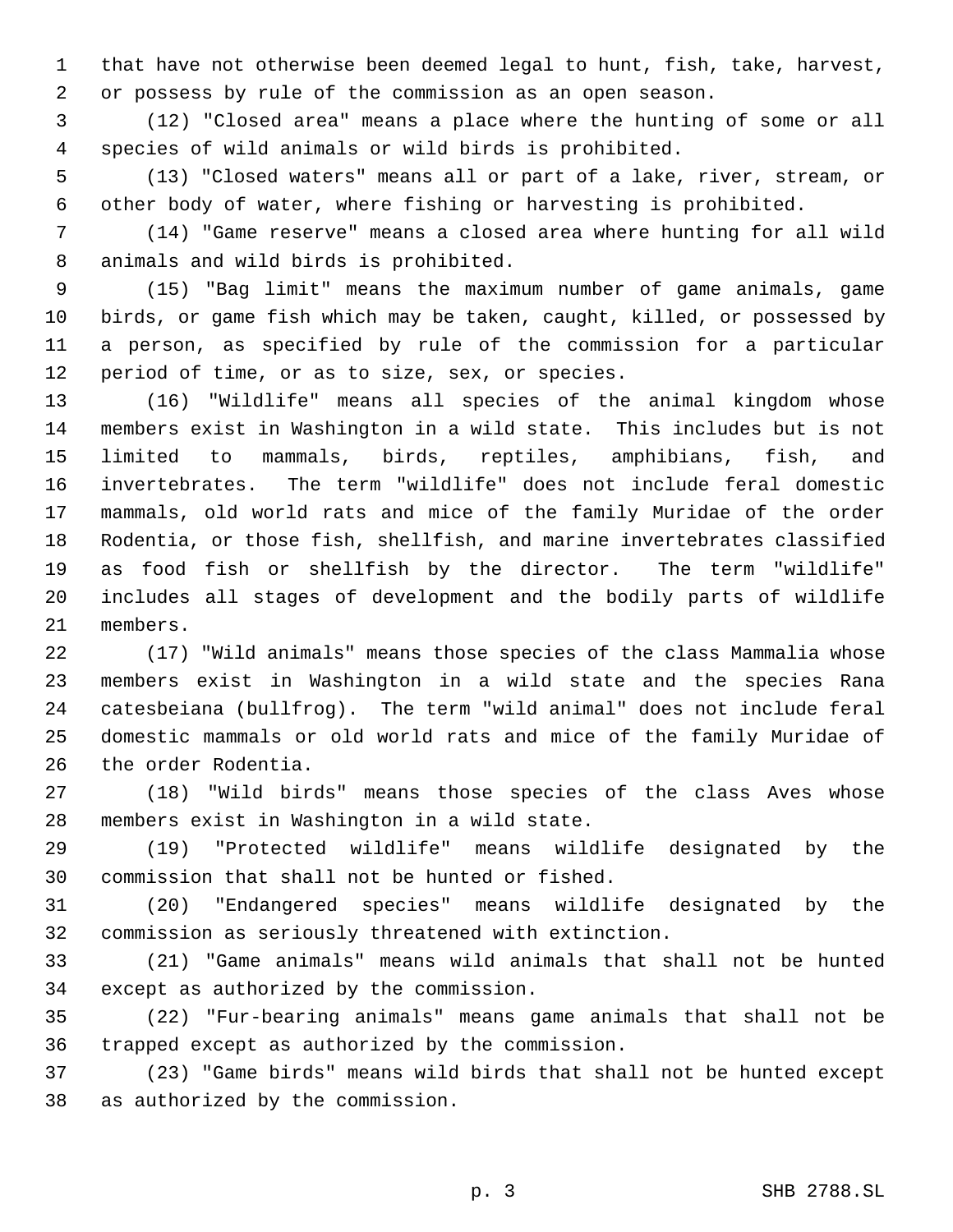(24) "Predatory birds" means wild birds that may be hunted throughout the year as authorized by the commission.

 (25) "Deleterious exotic wildlife" means species of the animal kingdom not native to Washington and designated as dangerous to the environment or wildlife of the state.

 (26) "Game farm" means property on which wildlife is held or raised for commercial purposes, trade, or gift. The term "game farm" does not include publicly owned facilities.

 (27) "Fish" includes all species classified as game fish or food fish by statute or rule, as well as all fin fish not currently classified as food fish or game fish if such species exist in state waters. The term "fish" includes all stages of development and the bodily parts of fish species.

 (28) "Raffle" means an activity in which tickets bearing an individual number are sold for not more than twenty-five dollars each and in which a permit or permits are awarded to hunt or for access to hunt big game animals or wild turkeys on the basis of a drawing from the tickets by the person or persons conducting the raffle.

 (29) "Youth" means a person fifteen years old for fishing and under sixteen years old for hunting.

(30) "Senior" means a person seventy years old or older.

 (31) "License year" means the period of time for which a recreational license is valid. The license year begins April 1st, and ends March 31st.

(32) "Saltwater" means those marine waters seaward of river mouths.

 (33) "Freshwater" means all waters not defined as saltwater including, but not limited to, rivers upstream of the river mouth, lakes, ponds, and reservoirs.

 (34) "State waters" means all marine waters and fresh waters within ordinary high water lines and within the territorial boundaries of the state.

 (35) "Offshore waters" means marine waters of the Pacific Ocean outside the territorial boundaries of the state, including the marine waters of other states and countries.

 (36) "Concurrent waters of the Columbia river" means those waters of the Columbia river that coincide with the Washington-Oregon state boundary.

(37) "Resident" means: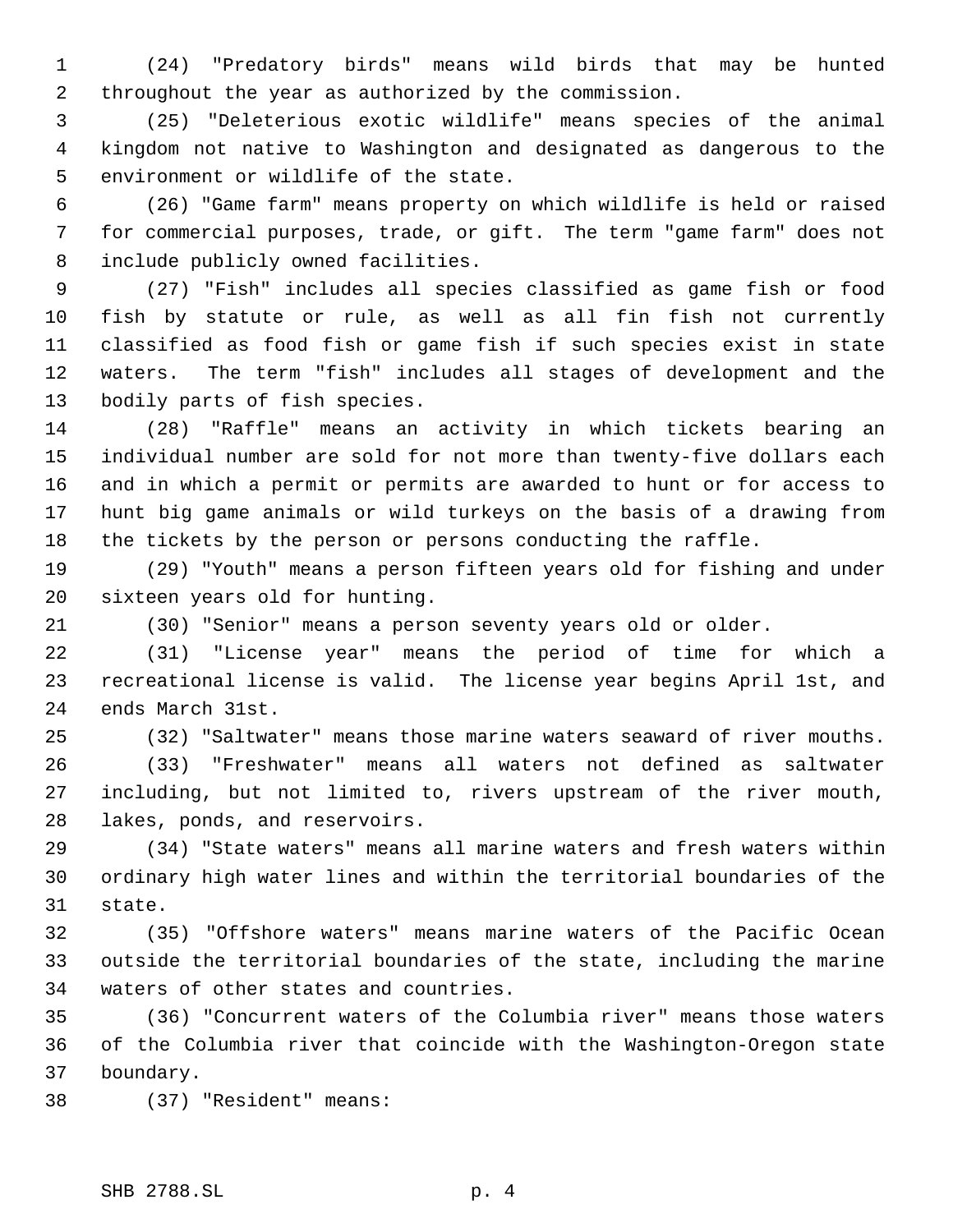(a) A person who has maintained a permanent place of abode within the state for at least ninety days immediately preceding an application for a license, has established by formal evidence an intent to continue residing within the state, and who is not licensed to hunt or fish as a resident in another state; and

 (b) A person age eighteen or younger who does not qualify as a resident under (a) of this subsection, but who has a parent that qualifies as a resident under (a) of this subsection.

 (38) "Nonresident" means a person who has not fulfilled the qualifications of a resident.

 (39) "Shellfish" means those species of marine and freshwater invertebrates that have been classified and that shall not be taken except as authorized by rule of the commission. The term "shellfish" includes all stages of development and the bodily parts of shellfish species.

 (40) "Commercial" means related to or connected with buying, selling, or bartering.

 (41) "To process" and its derivatives mean preparing or preserving fish, wildlife, or shellfish.

 (42) "Personal use" means for the private use of the individual taking the fish or shellfish and not for sale or barter.

 (43) "Angling gear" means a line attached to a rod and reel capable of being held in hand while landing the fish or a hand-held line operated without rod or reel.

 (44) "Fishery" means the taking of one or more particular species of fish or shellfish with particular gear in a particular geographical area.

 (45) "Limited-entry license" means a license subject to a license limitation program established in chapter 77.70 RCW.

 (46) "Seaweed" means marine aquatic plant species that are dependent upon the marine aquatic or tidal environment, and exist in either an attached or free floating form, and includes but is not limited to marine aquatic plants in the classes Chlorophyta, Phaeophyta, and Rhodophyta.

 (47) "Trafficking" means offering, attempting to engage, or engaging in sale, barter, or purchase of fish, shellfish, wildlife, or deleterious exotic wildlife.